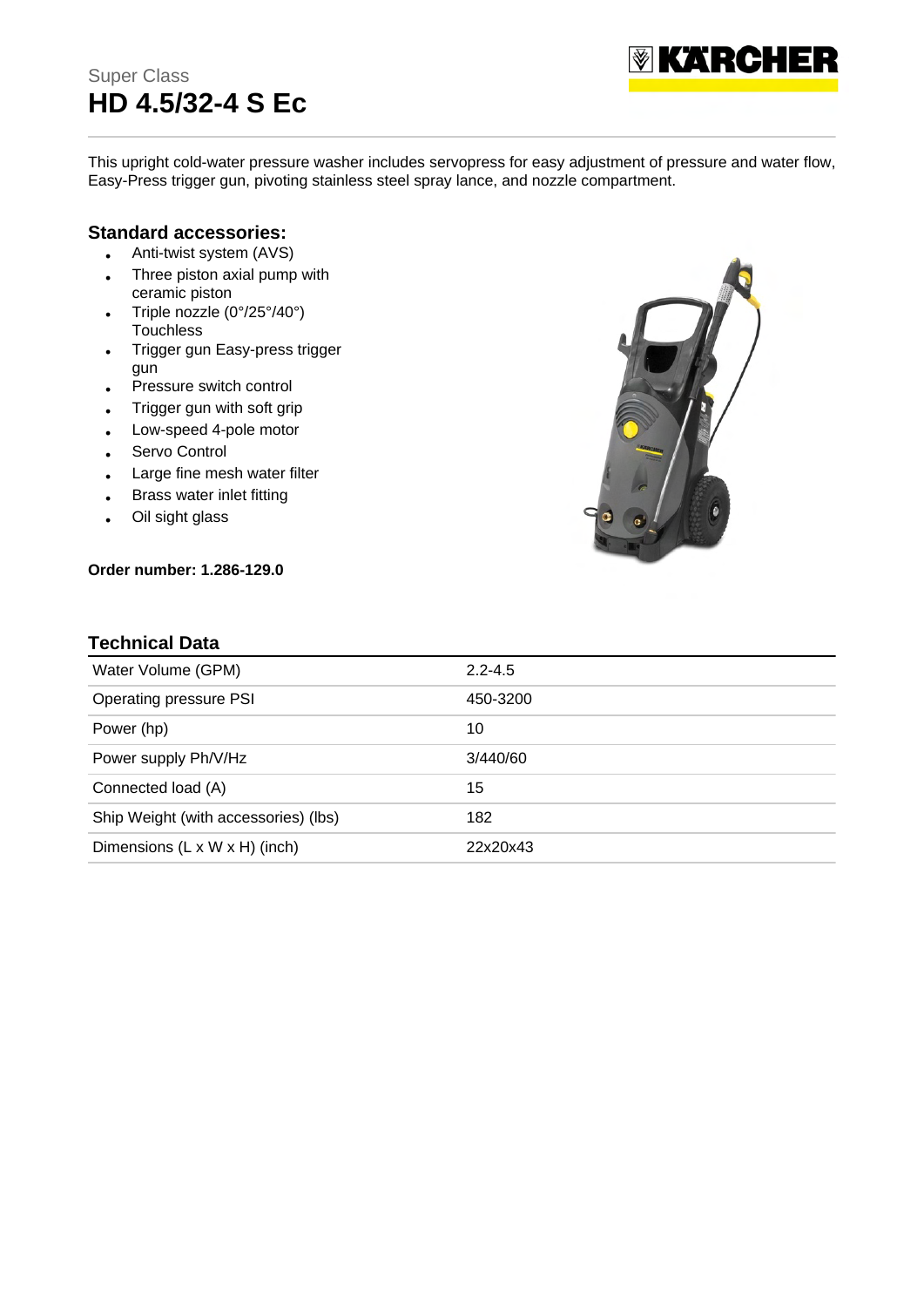# **Details**

The three-phase HD 4.5/32-4S Ec cold water pressure washer is a user friendly workhorse. Thanks to its upright construction, the unit takes up less space than a conventional machine and is easier to maneuver, especially up and down stairs. Its large diameter, tubed pneumatic tires ensure maximum mobility even over difficult terrain. The push handle adjusts to the most comfortable height for the user. Accessories can be stored in a separate nozzle compartment. The easy-press trigger gun is comfortable, requiring less effort to hold and operate, and features a servopress controller for convenient adjustment of pressure and water flow rate. The spray lance can be pivoted 360° while operating at full pressure. Other features include a pressure switch control that turns off the pump as soon as the trigger is release, 4-pole water cooled motor, pneumatic tires, and an electronic monitoring system for the motor and pump. The built-in detergent tank has a capacity of 6 liters. The chemical-resistant brass cylinder head and ceramic pistons are combined with an efficient air-water cooling system to guarantee a long service life.

## **Features & Benefits**

Proven Kärcher quality 4-pole water-cooled electric motor Reinforced, unbreakable plastic chassis. Robust brass cylinder head and ceramic pistons. Hose storage Supported on both sides; for 20 m high-pressure hose. Hose guide passes under the unit; high stability. For fast, convenient fitting and removal. For increased safety Integrated electronics for unit monitoring. Switches off in case of leaks or phase failure. Automatic switch-off in case of undervoltage or overvoltage. Outstanding mobility Large rubber tyres for negotiating uneven surfaces, stairs and landings. Proven sack trolley principle for easy, ergonomic transport.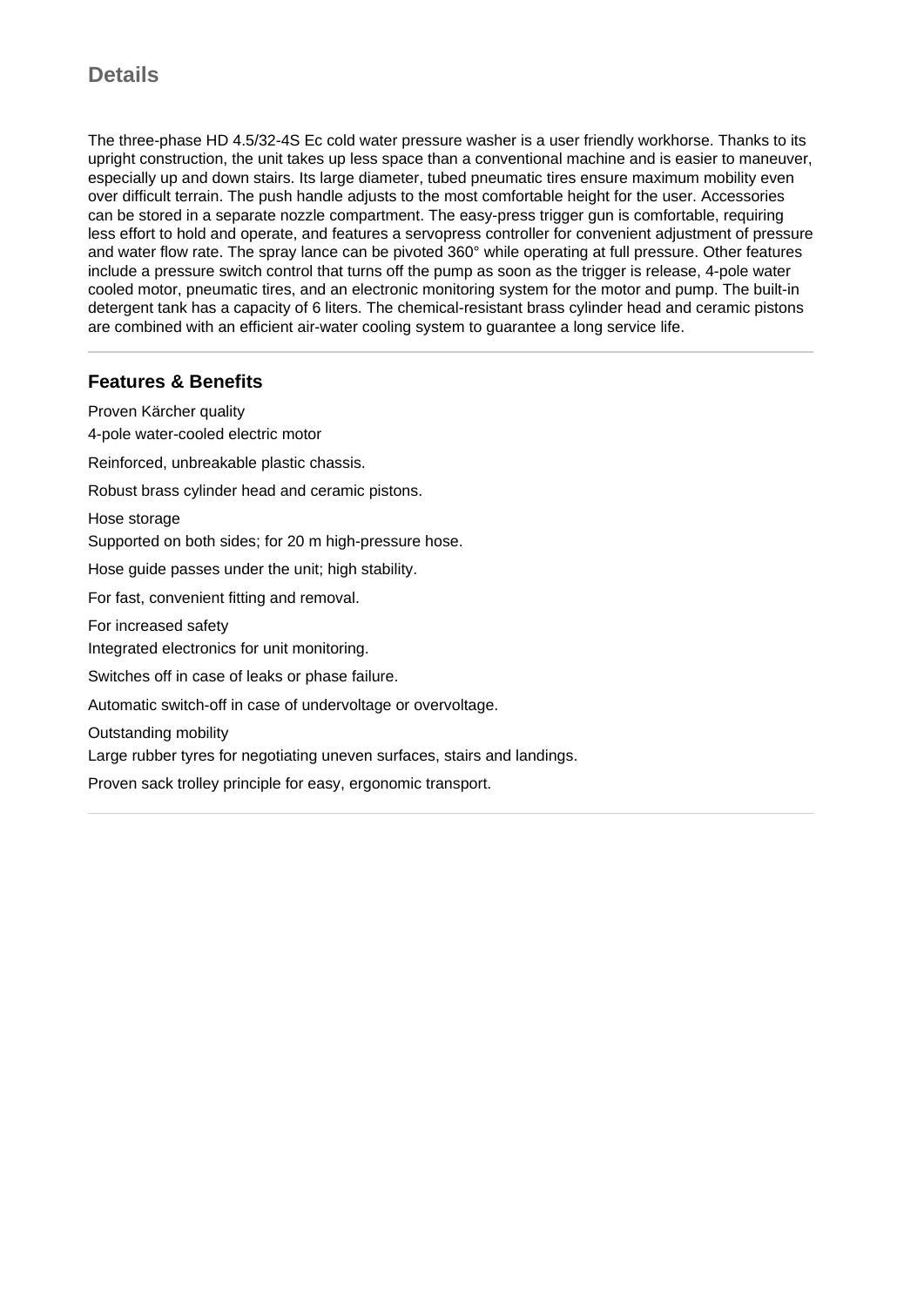# **Accessories**



**Swivel holder Order number 2.639-931.0**

**Hose reel, automatic, 20 m, stainless steel Order number 6.391-421.0**

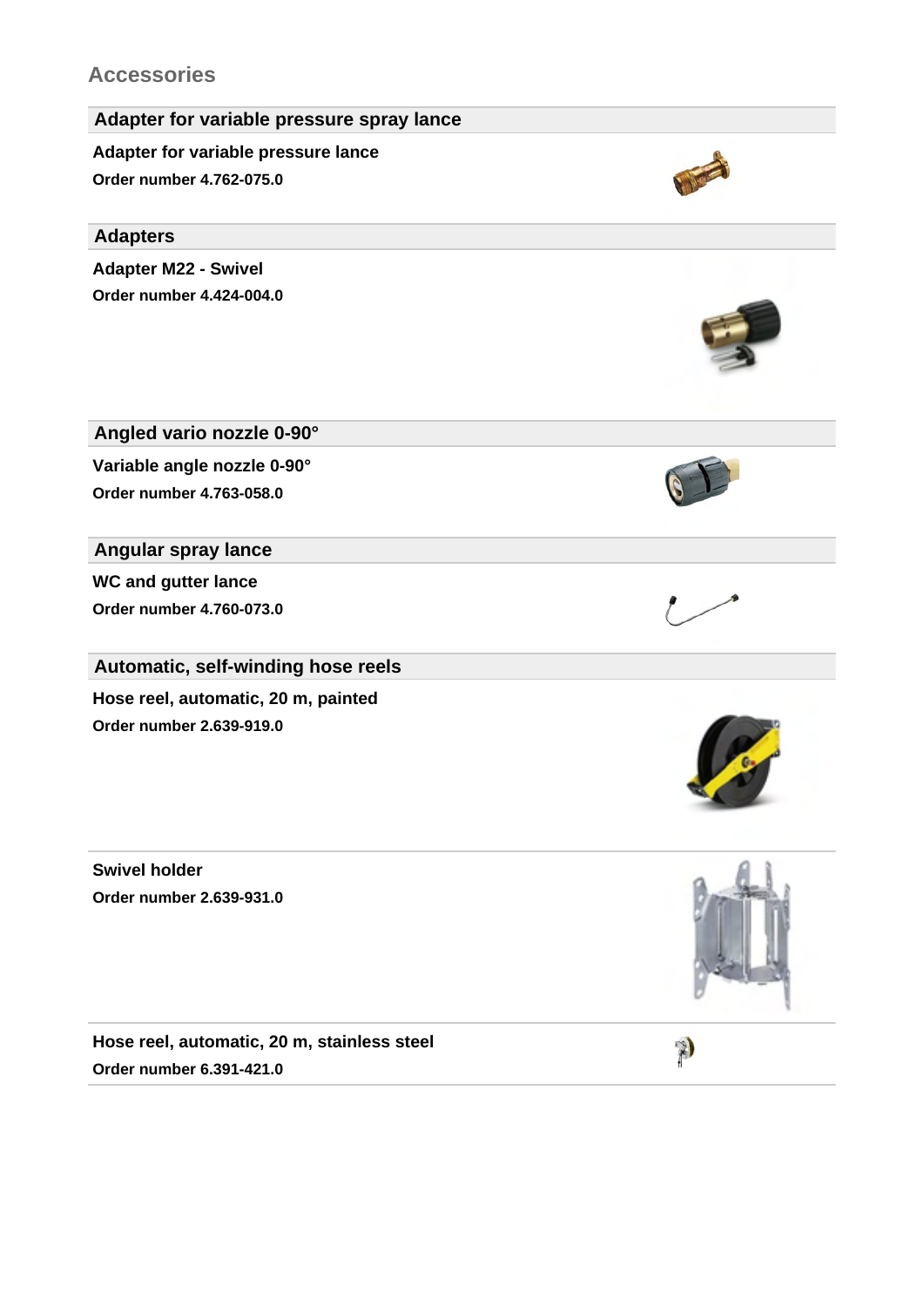#### **Automatic, self-winding hose reels**

**Add-on kit hose reel plastics Order number 6.392-975.0**

**Add-on kit hose reel Order number 6.392-965.0**

**ABS hose reel stainless steel Order number 2.641-866.0**

**Barrel and tank cleaning**

**Barrel cleaner Order number 2.641-740.0**

**Boron carbide nozzle**

**Boron carbide nozzle, for machines as of 1000 l/h Order number 6.415-084.0**

**Cleaning agent injector**

**Detergent injector for high pressure Order number 3.637-170.0**

## **Connector**

**Nozzle connector/screw connector Order number 4.402-022.0**









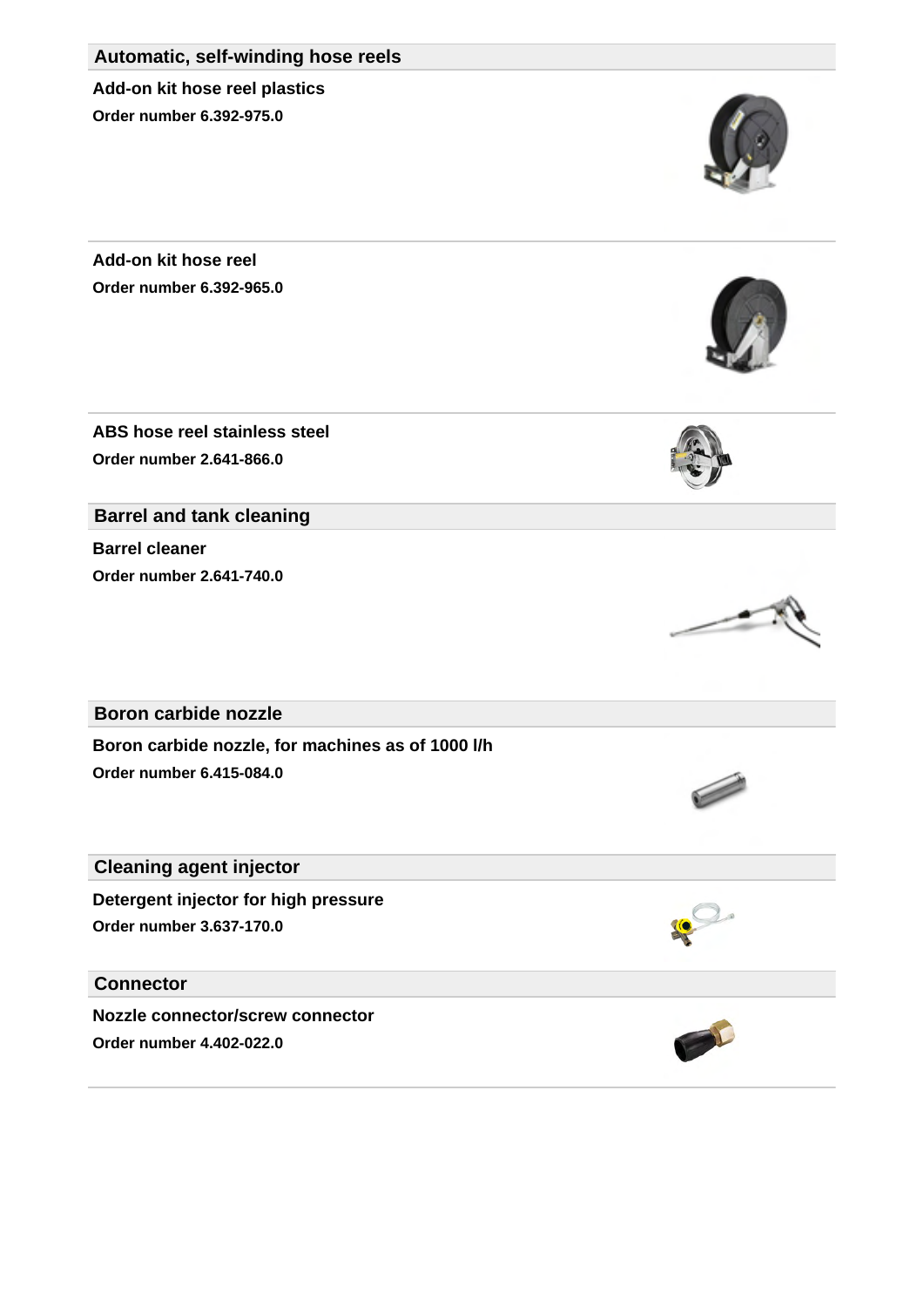### **Coupling**

**Hose connector Order number 4.403-002.0**

**Crane lifting kit**

**Crane loading kit for HD super class Order number 2.640-438.0**

## **Cup foam lance**

**Cup foam lance Order number 6.394-668.0**

**Tank 1L Order number 6.414-954.0**

**Dirt blaster with changeover to fan jet**

**Dirt blaster - changeover to fan jet Order number 4.763-955.0**

**Dirt blaster – with changeover to low pressure cleaning agent intake**

**Dirt blaster - changeover to low pressure cleaning agent intake Order number 4.763-949.0**

**Dirt blaster, large**

**Dirt blaster - without changeover function Order number 4.763-250.0**











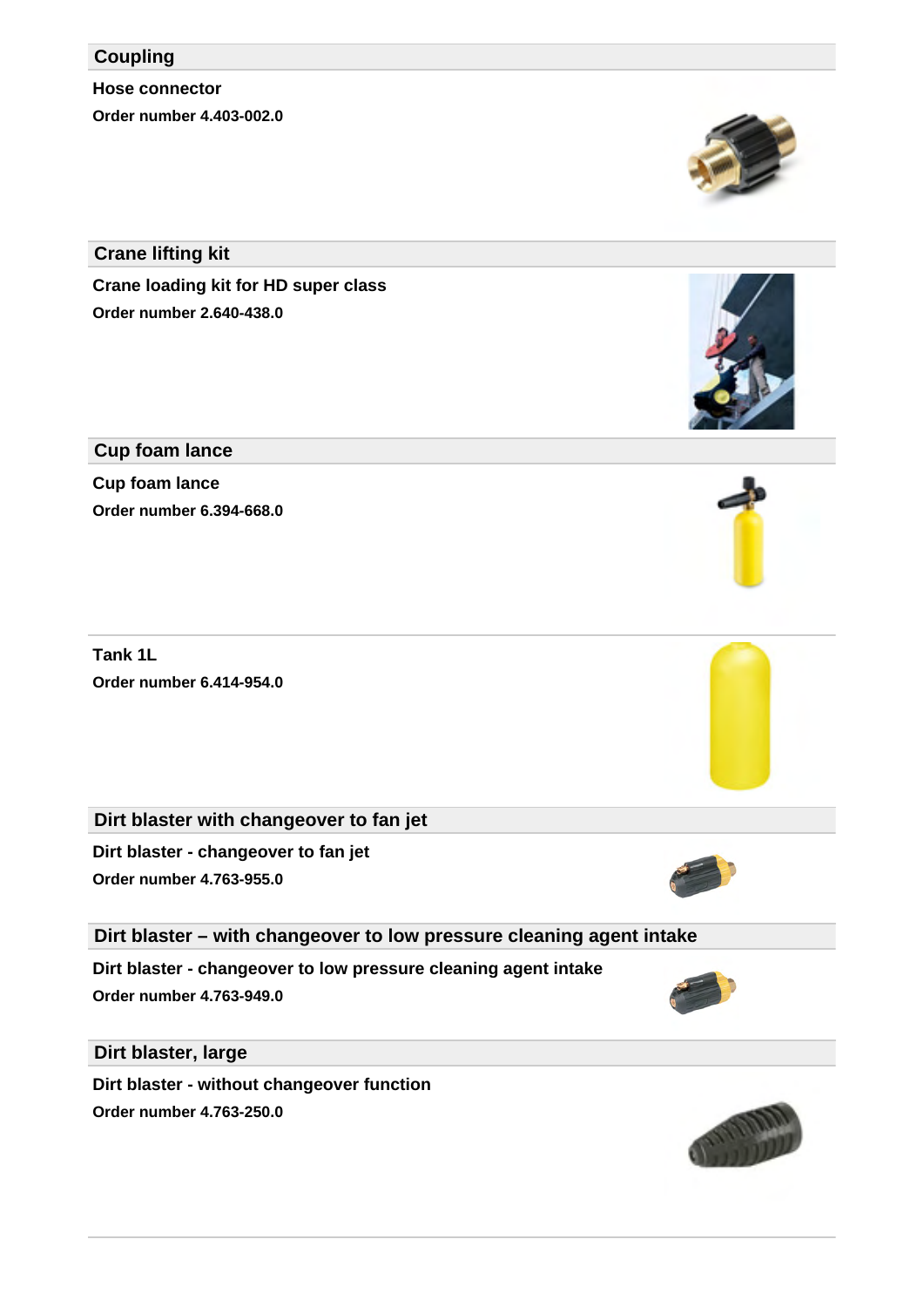#### **Double lance**

**Double lance 960 mm Order number 6.394-665.0**

**Easy Foam Set**

**Easy Foam Set with RM injector Order number 2.640-691.0**

## **Easy Press high-pressure trigger gun with holding force reduction (Kärcher patent)**

**Easy press high-pressure trigger gun with softgrip Order number 4.775-466.0**

## **Flexible spray lance**

**Flexible lance 1050 mm Order number 6.394-654.0**

### **Foam nozzle mounting kit**

**Foam nozzle kit Order number 2.637-926.0**

## **FR 30 Me surface cleaner**

**FR 30 ME surface cleaner Order number 2.640-355.0**









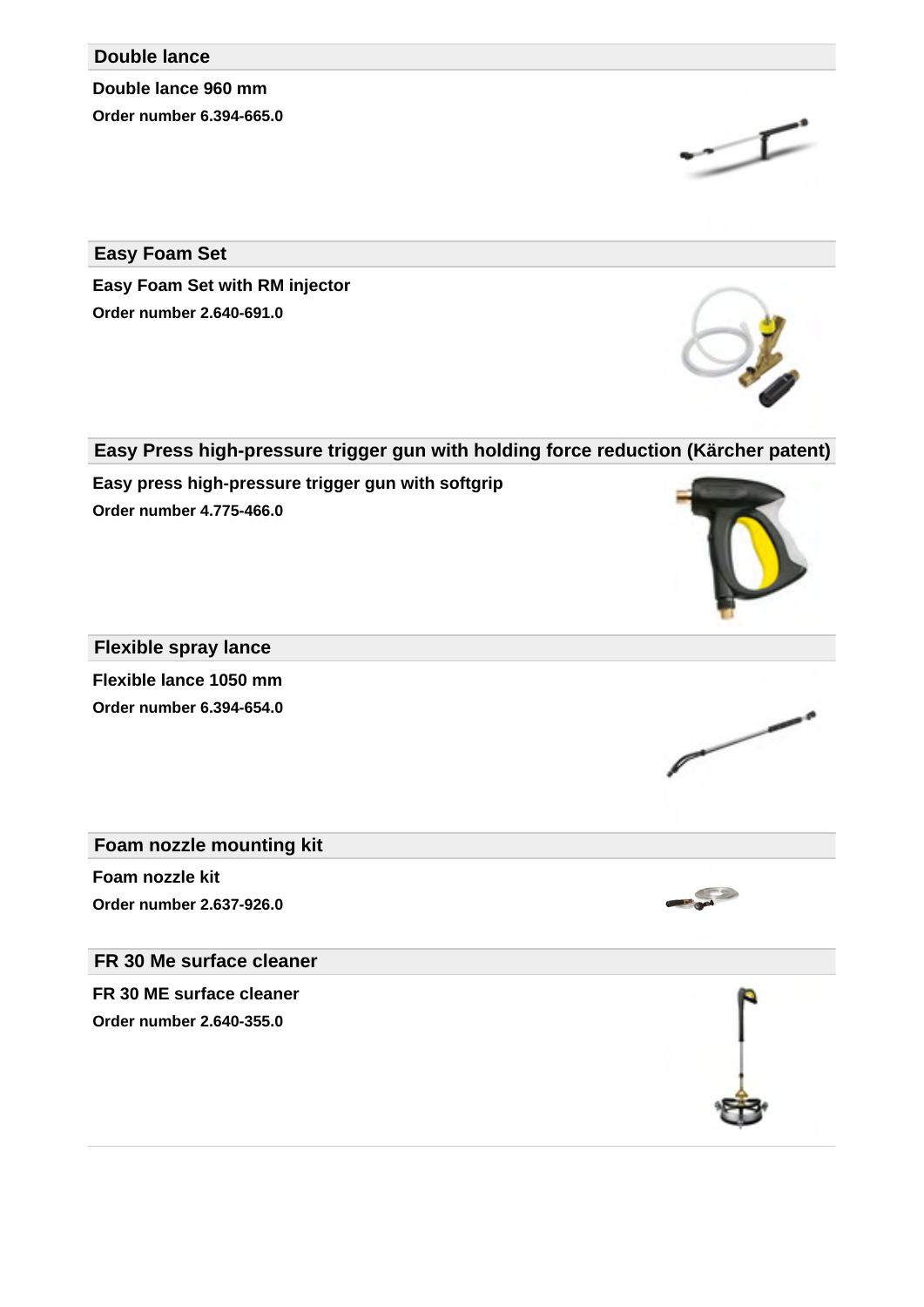## **FRV 30 Me surface cleaner**

**FRV 30 ME Order number 2.642-911.0**

**Suction hose FRV 30 me Order number 4.441-040.0**

**Geka coupling**

**Geka connector with hose barb, R 3/4" Order number 6.388-455.0**

**Geka connector with inner thread, R 1" Order number 6.388-458.0**

**Grey wheel kit**

**Mounting kit for non-marking wheels Order number 2.641-493.0**

**Gutter cleaner**

**Gutter cleaning lance Order number 2.642-305.0**

**Hard surface cleaner FR 50**

**FR 50 surface cleaner Order number 2.640-679.0**











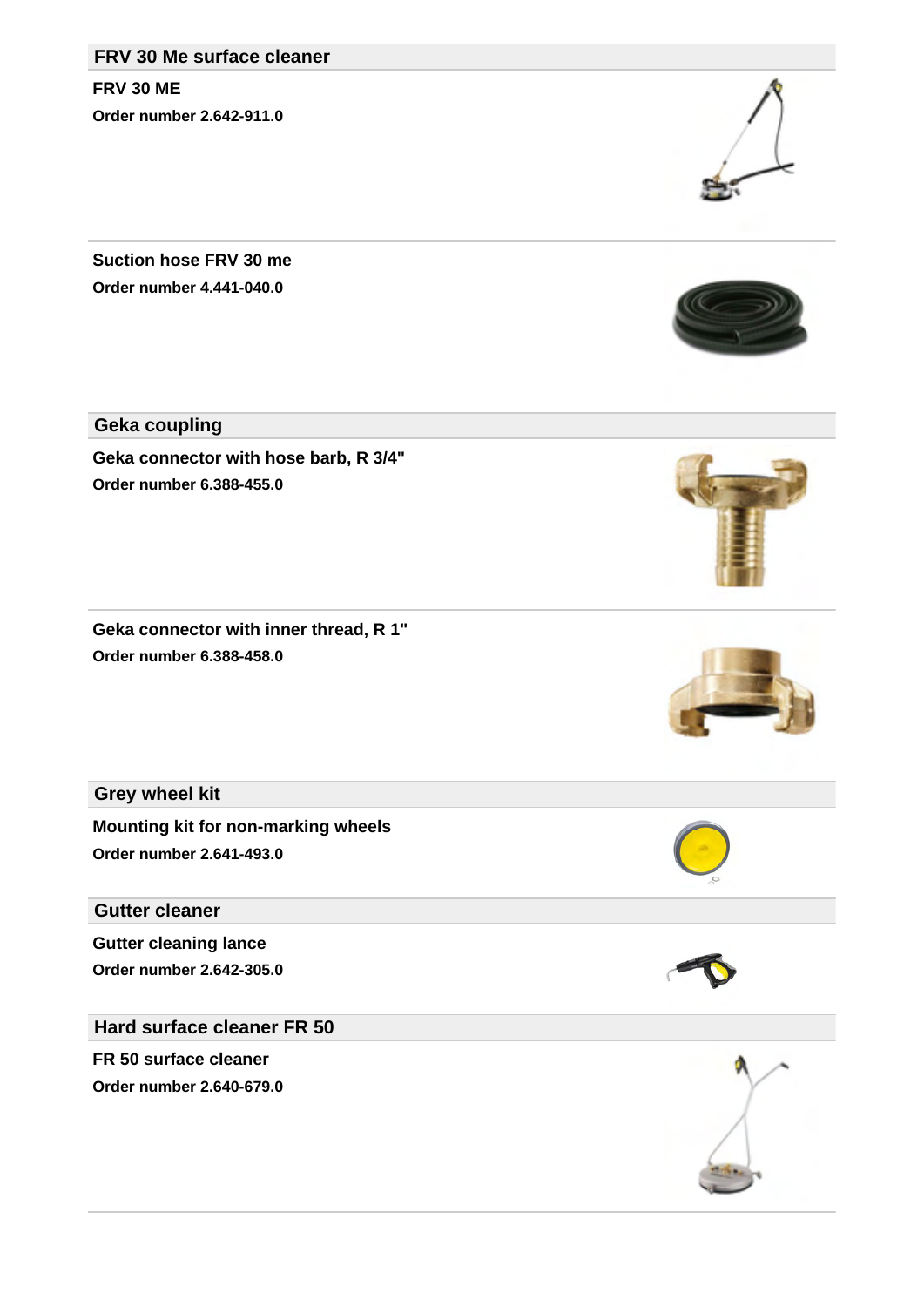## **Hard surface cleaner FRV 30**

**FRV 30 Order number 2.642-999.0**

**Add-on kit rubber lip Order number 2.642-910.0**

**Extension hose 5 m Order number 4.440-939.0**

**Order number 2.642-528.0**

**Add-on kit hose attachment**

**Add-on kit dirt trap Order number 2.642-532.0**

**HKF 50 spray head, brass**

**HKF 50 spray head , brass Order number 3.631-039.0**

**HP hoses with swivel, 10 mm**

**High-pressure hose, 15 m, DN 6, AVS trigger gun connection, food industry, grey Order number 6.390-445.0**











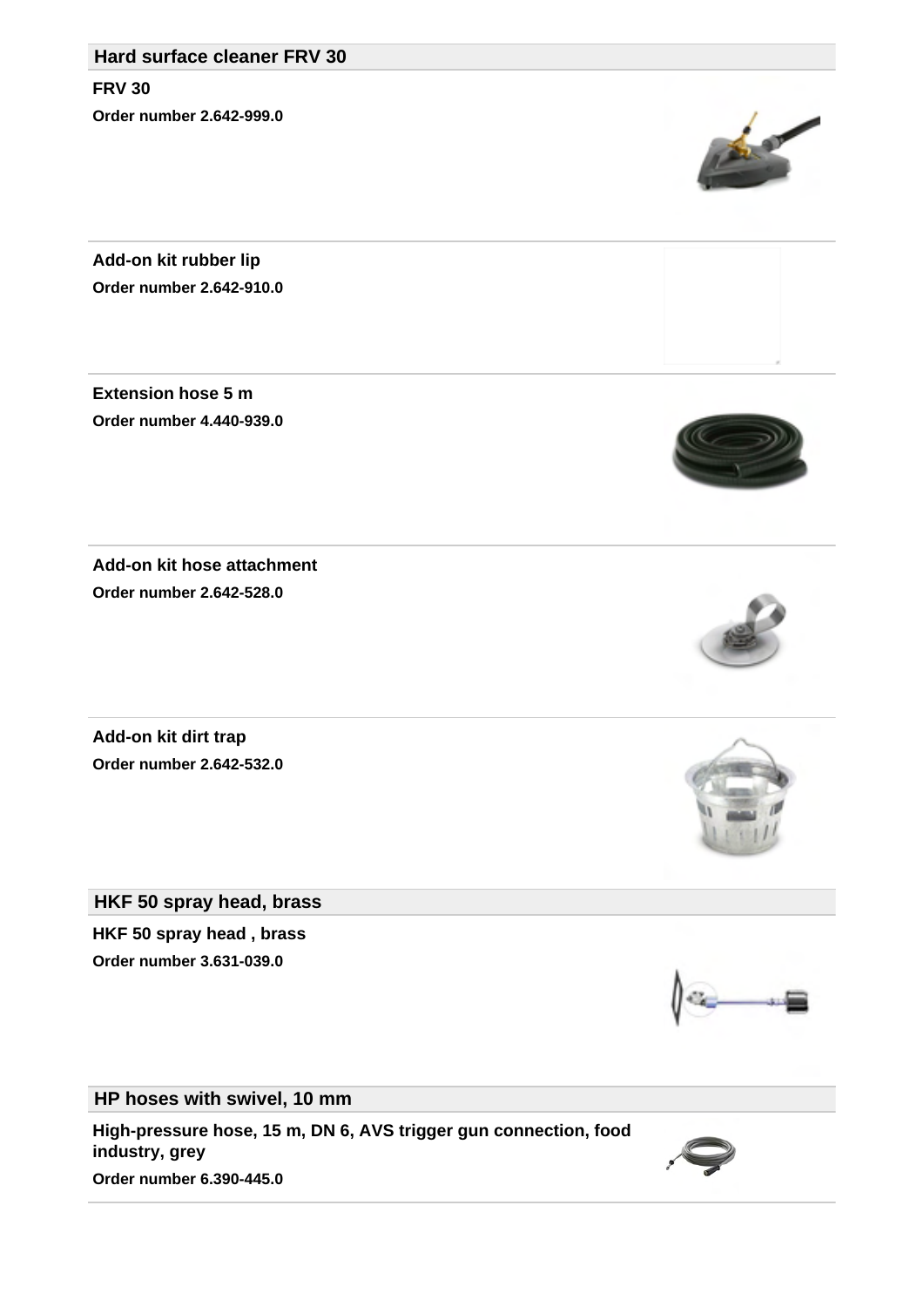## **HP nozzle spray angle 0°**

**High-pressure nozzle with 0° spray angle Order number 2.884-540.0**

**Inaktiv**

**HIgh-pressure hose Longlife 400, 10 m DN 8, AVS trigger gun connection Order number 6.389-856.0**

**Inno Foam Kit**

**Inno foam kit with detergent injector Order number 2.640-151.0**

**iSolar brushes and water softening**

**Brush iSolar 400 Order number 6.368-456.0**

**Brush iSolar 800 Order number 6.368-454.0**

**Case sheet steel Order number 6.988-152.0**









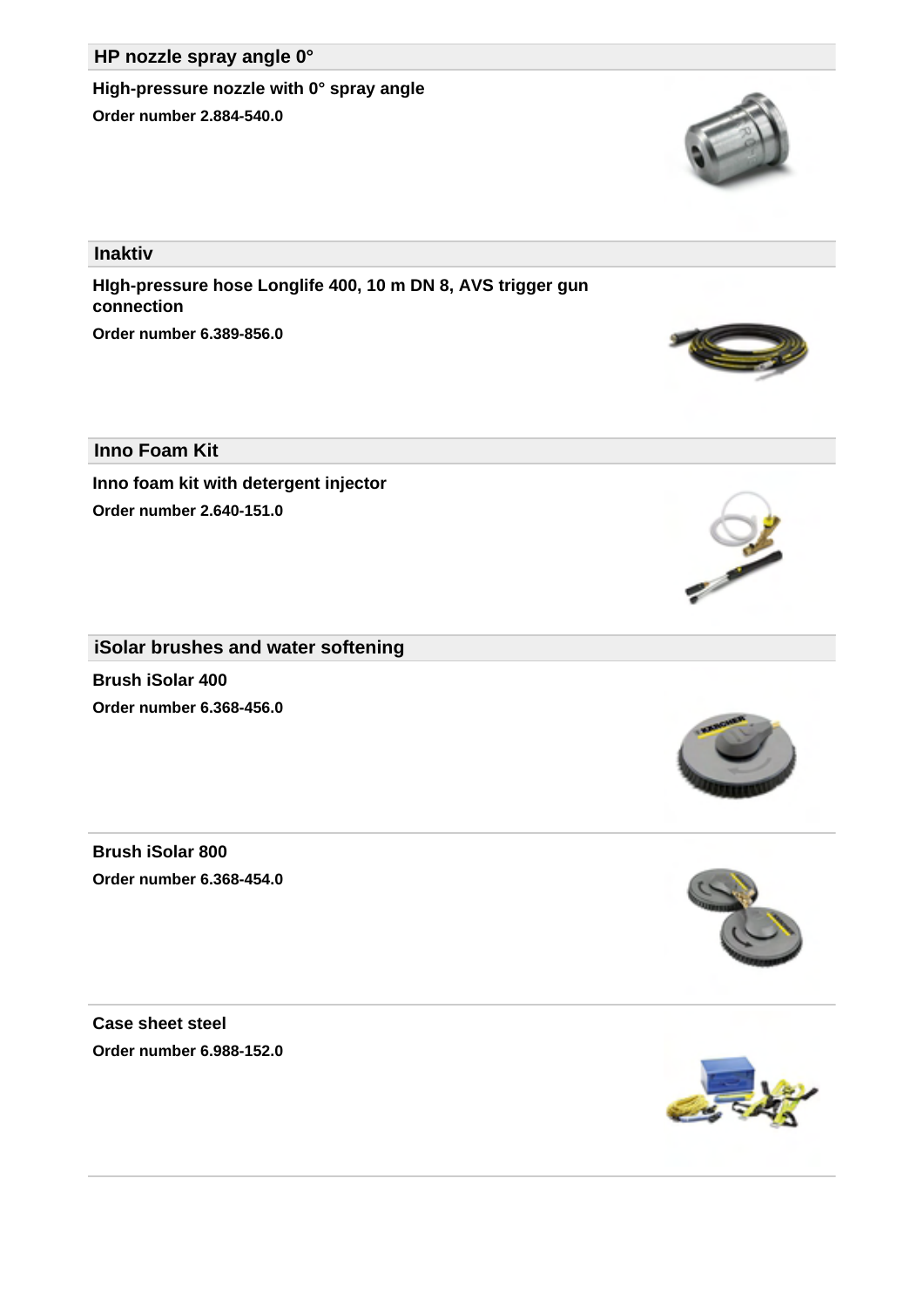## **iSolar brushes and water softening**

**WS 50 Order number 6.368-463.0**

**WS 100 Order number 6.368-464.0**

**WS Regenerator Order number 6.368-465.0**

**Longlife 400**

**High-pressure hose Longlife 400, 20 m DN 8, AVS trigger gun connector Order number 6.390-208.0**

**High-pressure hose packaged Order number 6.391-351.0**

**Longlife 400 with unions on both sides**

**High-pressure hose 1.5 m, DN 8, including** ␍**connectors Order number 6.390-178.0**











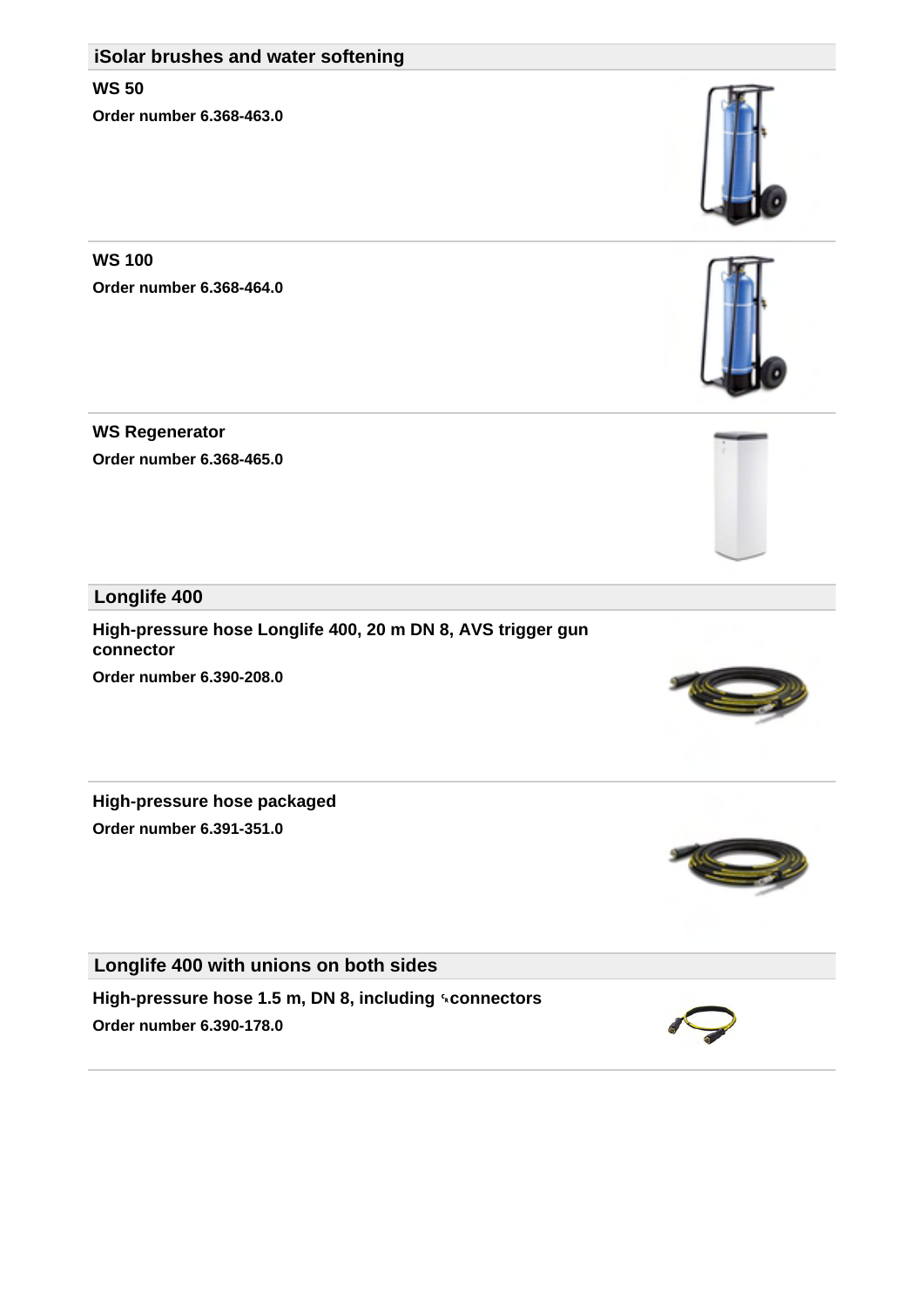

**Longlife 400 with unions on both sides**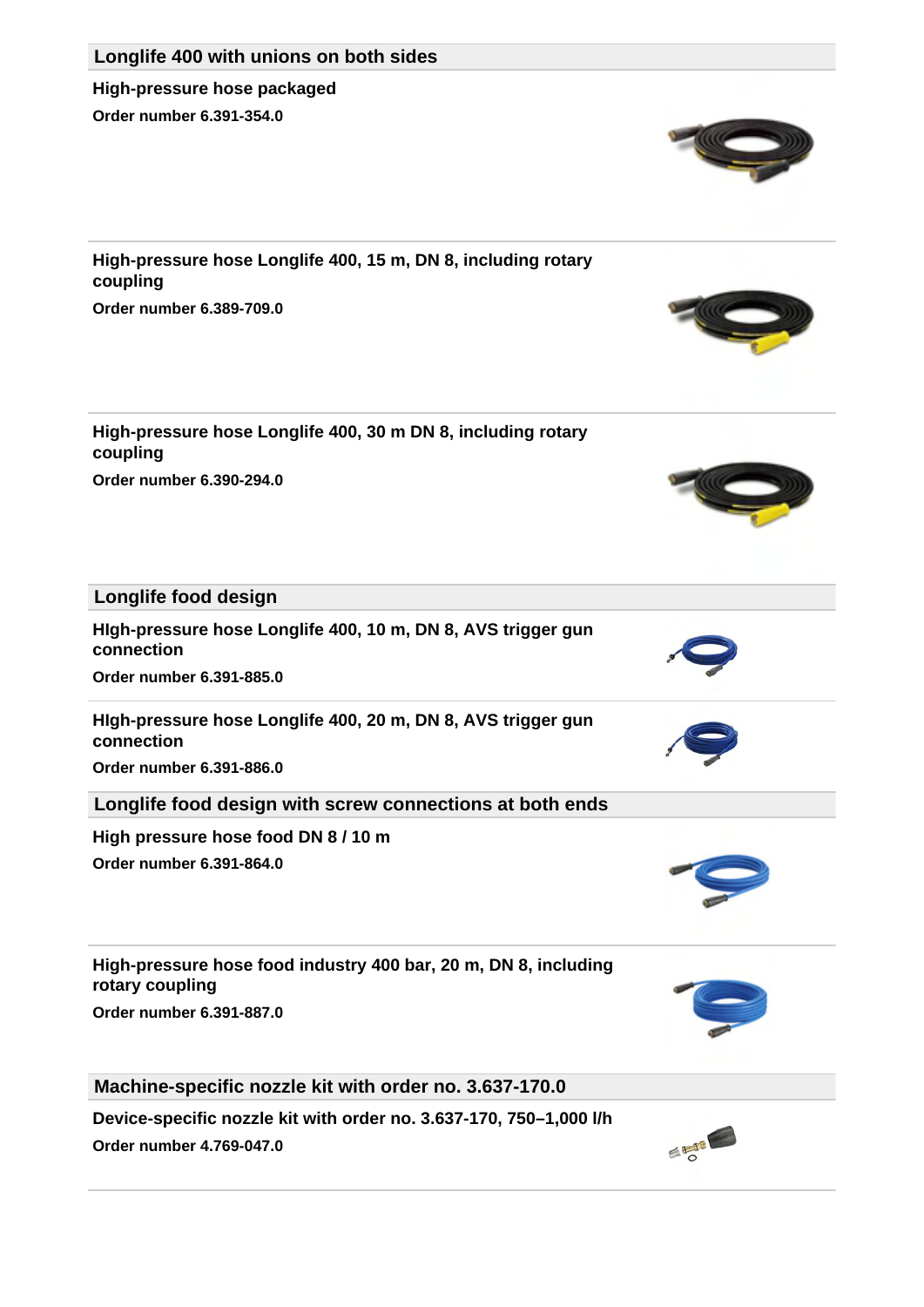### **Machine-specific nozzle kits for FR**

**Nozzle kit for surface cleaners (type-specific) 850 - 1100 l/h Order number 2.640-442.0**

**Machine-specific nozzle kits for FRV Nozzle kit 050 - for FRV 30 Order number 2.642-433.0**

**Manual hose reel attachment kit**

**Hose reel kit for HD super class Order number 2.640-439.0**

**Nozzle kit for spray head HKF 50 (3.631-009.0 / 3.631-039.0) Nozzle 045 for dual nozzle operation HKF 50**

**Order number 6.415-446.0**

**Nozzle 090 for single nozzle operation HKF 50 Order number 6.415-447.0**

**Cone for plugging into bungholes Order number 4.132-002.0**

**Double handle for exact control of the spray head Order number 2.863-036.0**

**Screw plug for using a spray head with one nozzle Order number 5.411-061.0**













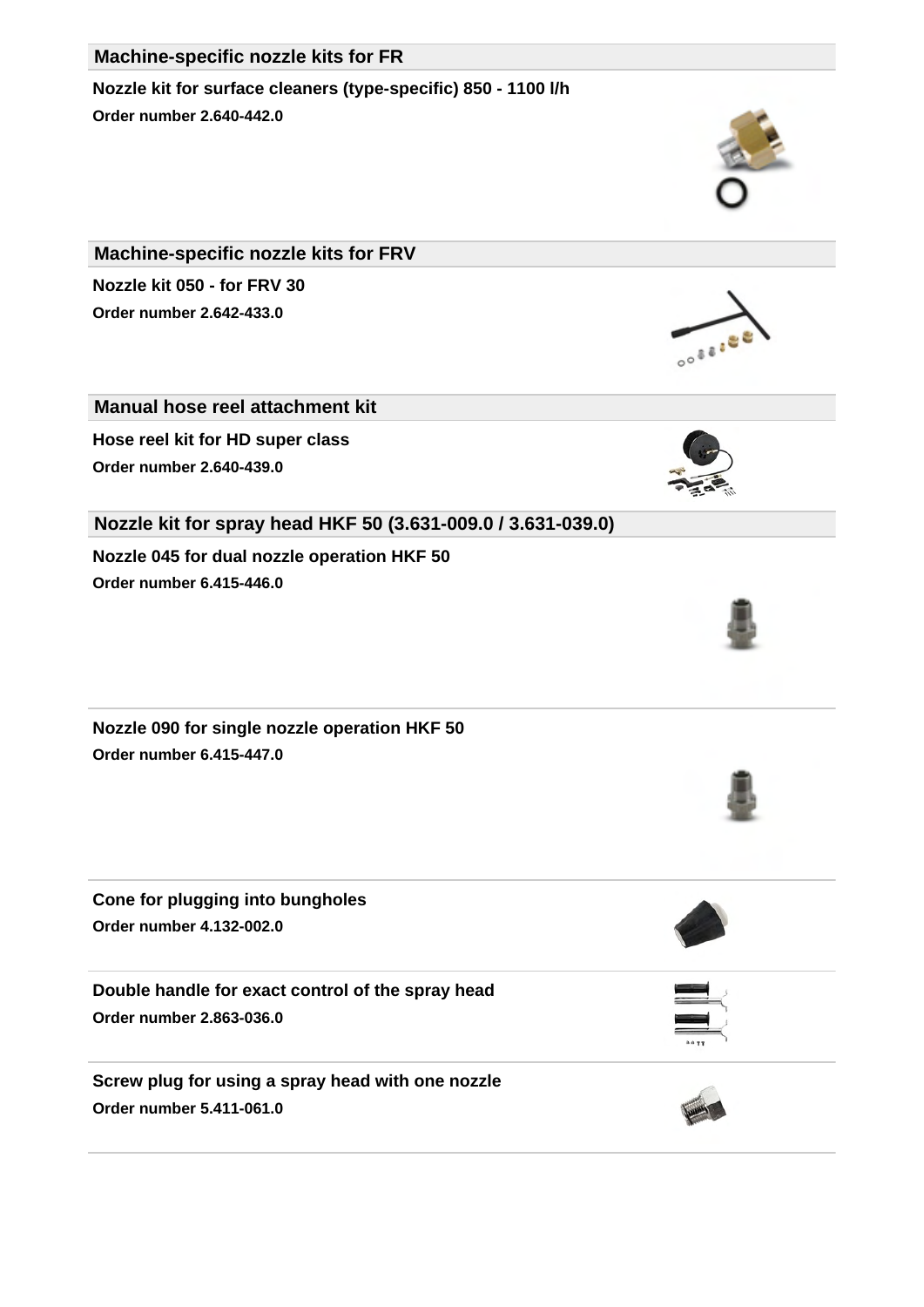# **Nozzle kits for Inno/Easy Foam Set**

**Nozzle kit 090** ␍**Inno/Easy kit 700 - 1000 l/h Order number 2.640-688.0**

### **Nozzle kits for wet jet unit**

**Nozzle kit for wet blasting attachment 055 Order number 2.637-903.0**

**Nozzle union**

**Nozzle connector Order number 5.401-210.0**

**Pipe cleaning hose, ID 6**

**Pipe cleaning hose, DN 6, 20 m, 220 bar Order number 6.390-030.0**

**Pipe cleaning nozzle**

**Pipe cleaning dirt blaster D 25 / 060 Order number 6.415-945.0**

**Pipe cleaning dirt blaster D 30 / 060 Order number 6.415-947.0**









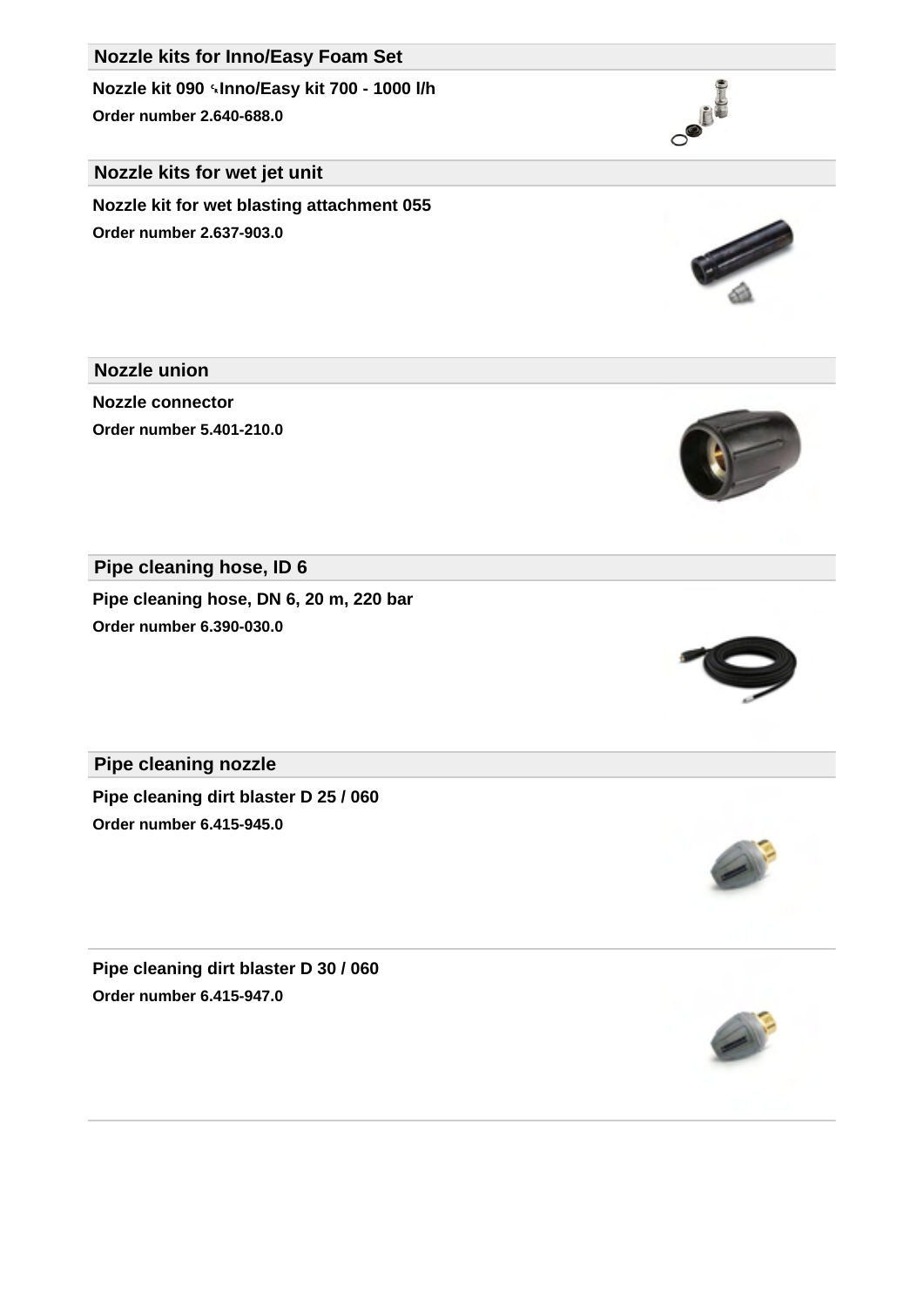# **Pipe cleaning nozzle**

**Pipe cleaning dirt blaster D 35 / 060 Order number 6.415-949.0**

**Pipe cleaning nozzle 100 Order number 5.763-088.0**

**Pipe cleaning nozzle 120 Order number 5.763-089.0**

**Pipe cleaning nozzle Order number 5.763-019.0**

**Pipe cleaning nozzle Order number 5.763-020.0**

**Pipe cleaning nozzle Order number 5.763-021.0**

**Rotating pipe cleaning nozzle Order number 6.415-440.0**











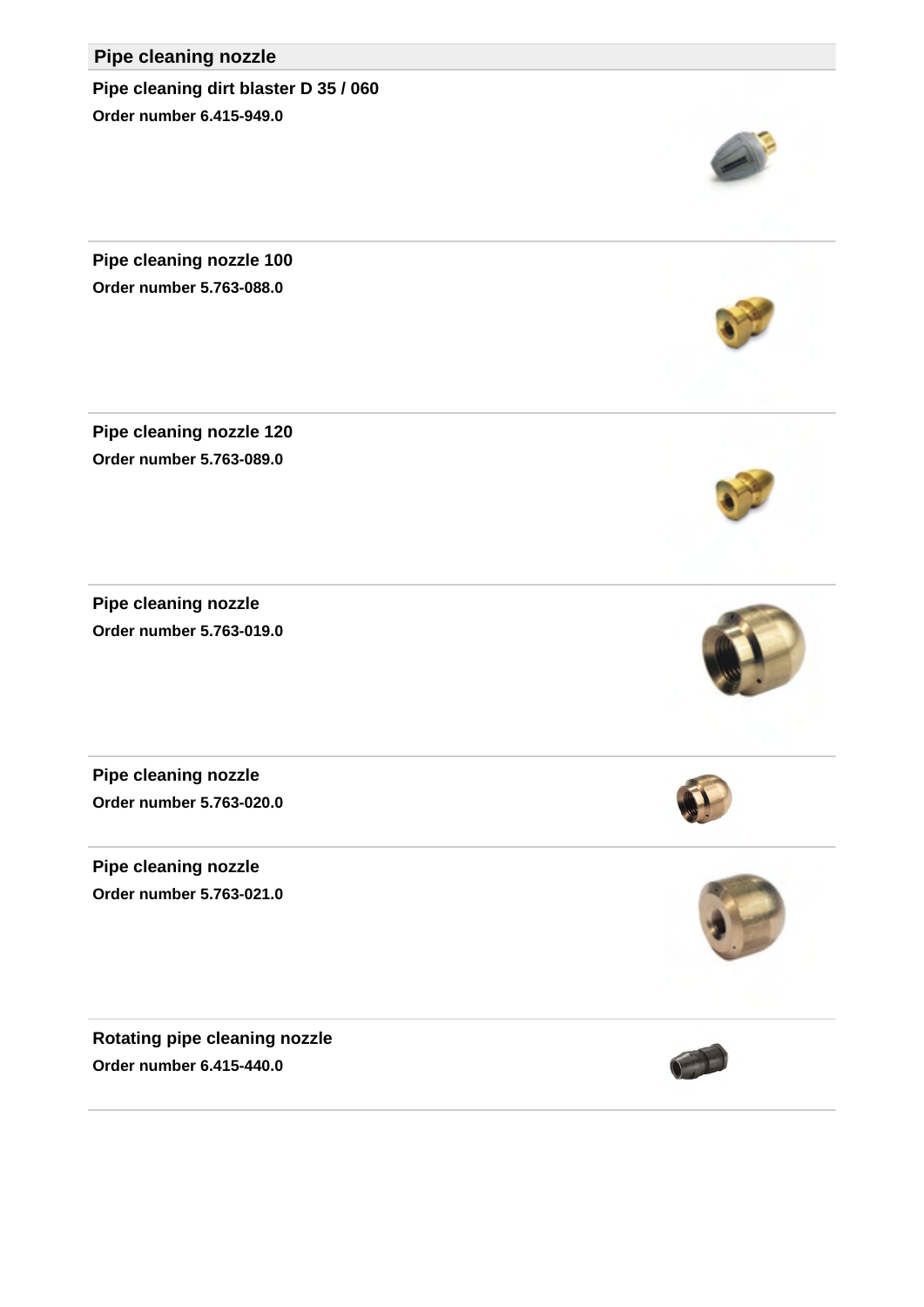#### **Power nozzle spray angle 15°**

**Power nozzle 15° spray angle Order number 2.883-390.0**

**Power nozzle spray angle 25°**

**25° power nozzle for applying cleaning agent Order number 2.884-521.0**

**Power nozzle spray angle 40° Power nozzle 40° spray angle Order number 2.884-525.0**

**Push-on washing brush**

**Push-on wash brush, M 18 x 1.5 Order number 4.762-016.0**

### **Quick connect**

**Quick coupling Order number 6.401-458.0**

**Plug nipple Order number 6.401-459.0**

### **Rollover nozzle holder**

**Rollover nozzle holder Order number 4.764-012.0**











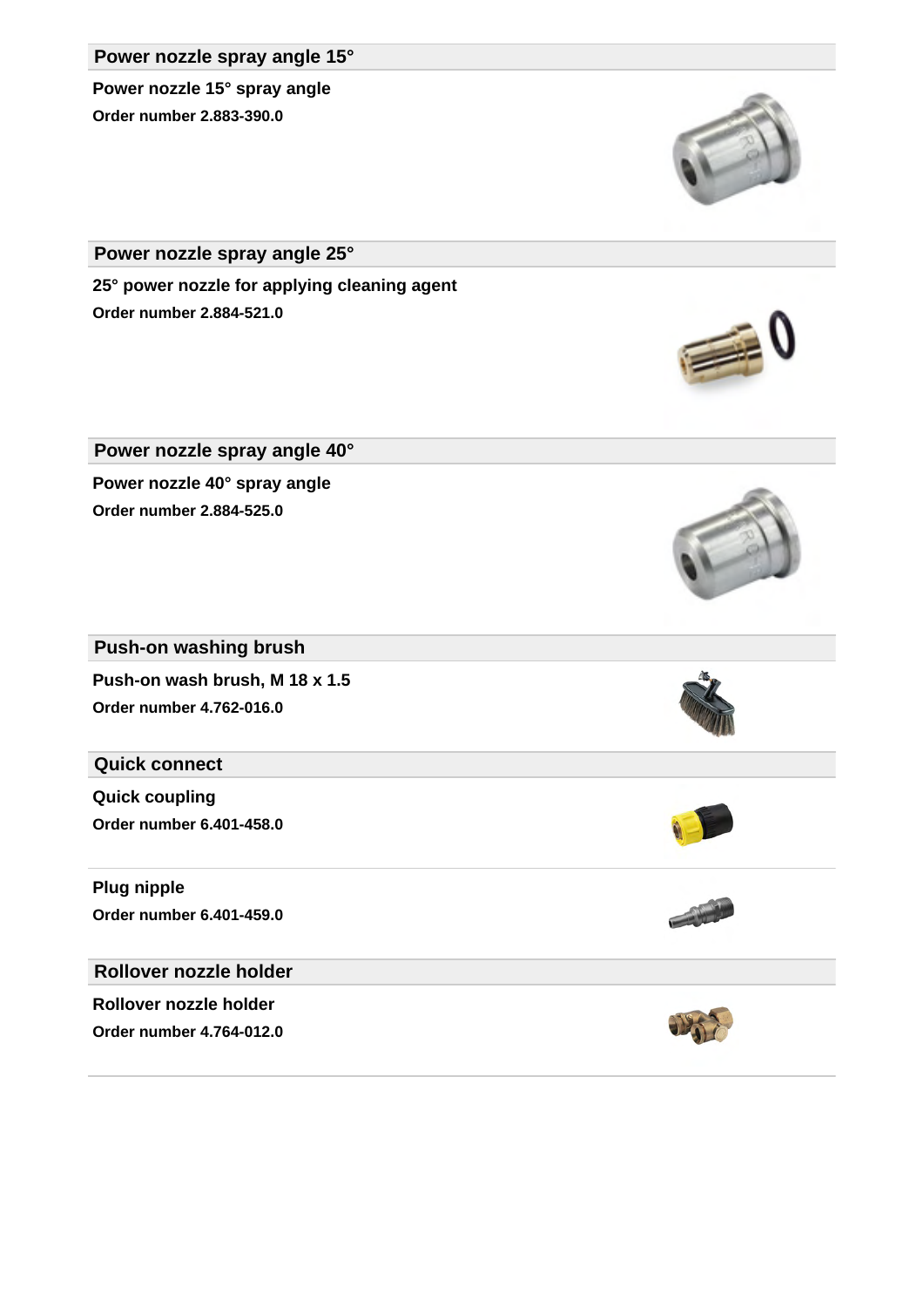# **Rotary coupling**

**Rotary coupling Order number 4.401-091.0**



╱

**Rotating spray lances 1050 mm lance, rotatable, ergonomic Order number 4.760-660.0**

**Rotatable lance, 600 mm, ergonomic Order number 4.760-664.0**

**Lance 850 mm, rotatable, ergonomic Order number 4.760-663.0**

**Lance 1550 mm, rotatable, ergonomic Order number 4.760-661.0**

**Lance 2050 mm, rotatable, ergonomic Order number 4.760-662.0**

**Rotating washing brush**

**Washing brush rotary Order number 4.762-559.0**

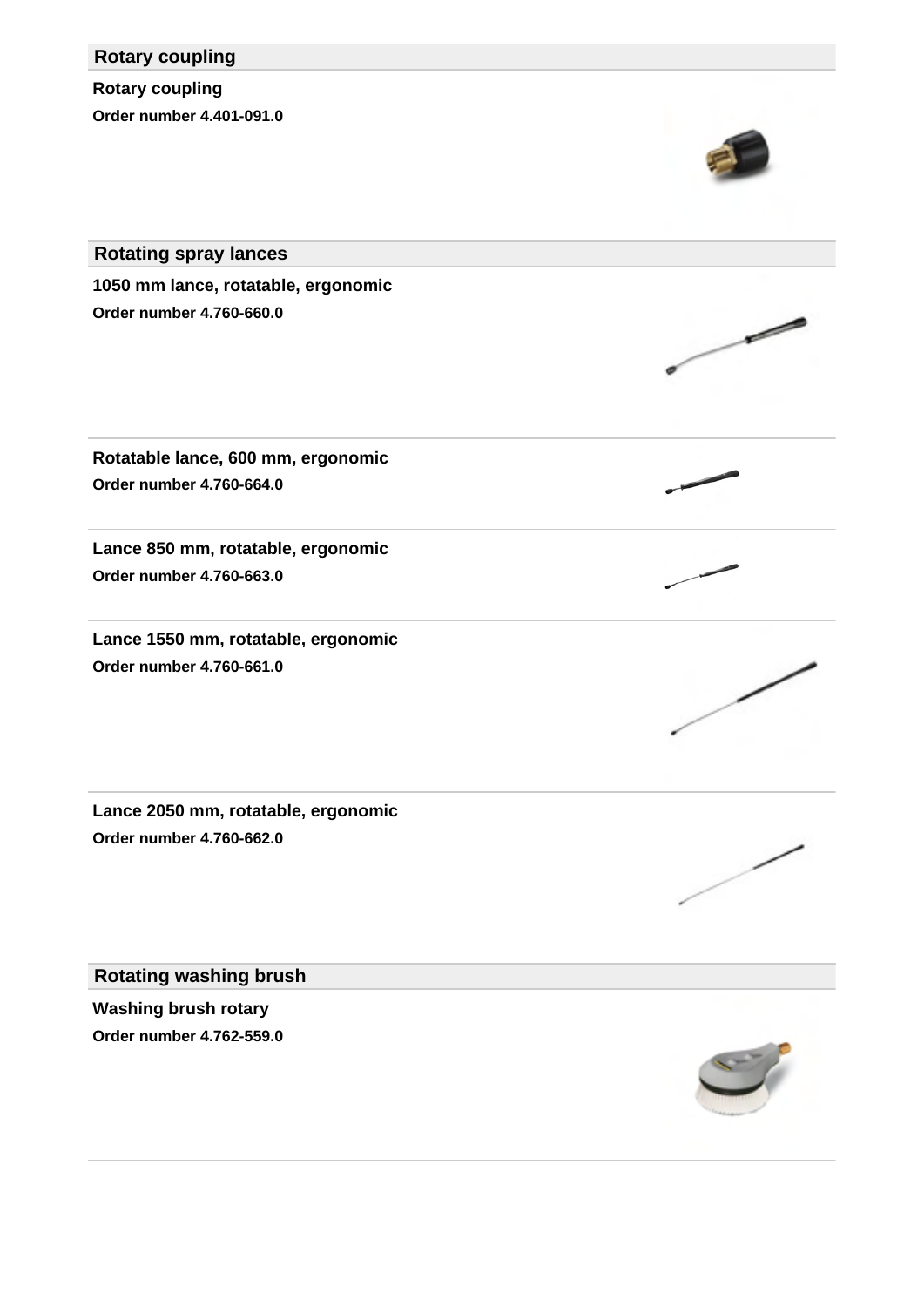# **Rotating washing brush**

**Washing brush rotary Order number 4.762-562.0**

**Servo control**

**Servo control Order number 4.775-471.0**

# **Solar cleaning – telescopic lances iSolar TL 7 H (without hose)**

**Order number 4.107-054.0**

**Telescopic rod complete 10m Order number 4.107-053.0**

**Telescopic rod complete 10m CFK Order number 4.107-055.0**

**Telescopic rod complete 14m Order number 4.107-052.0**









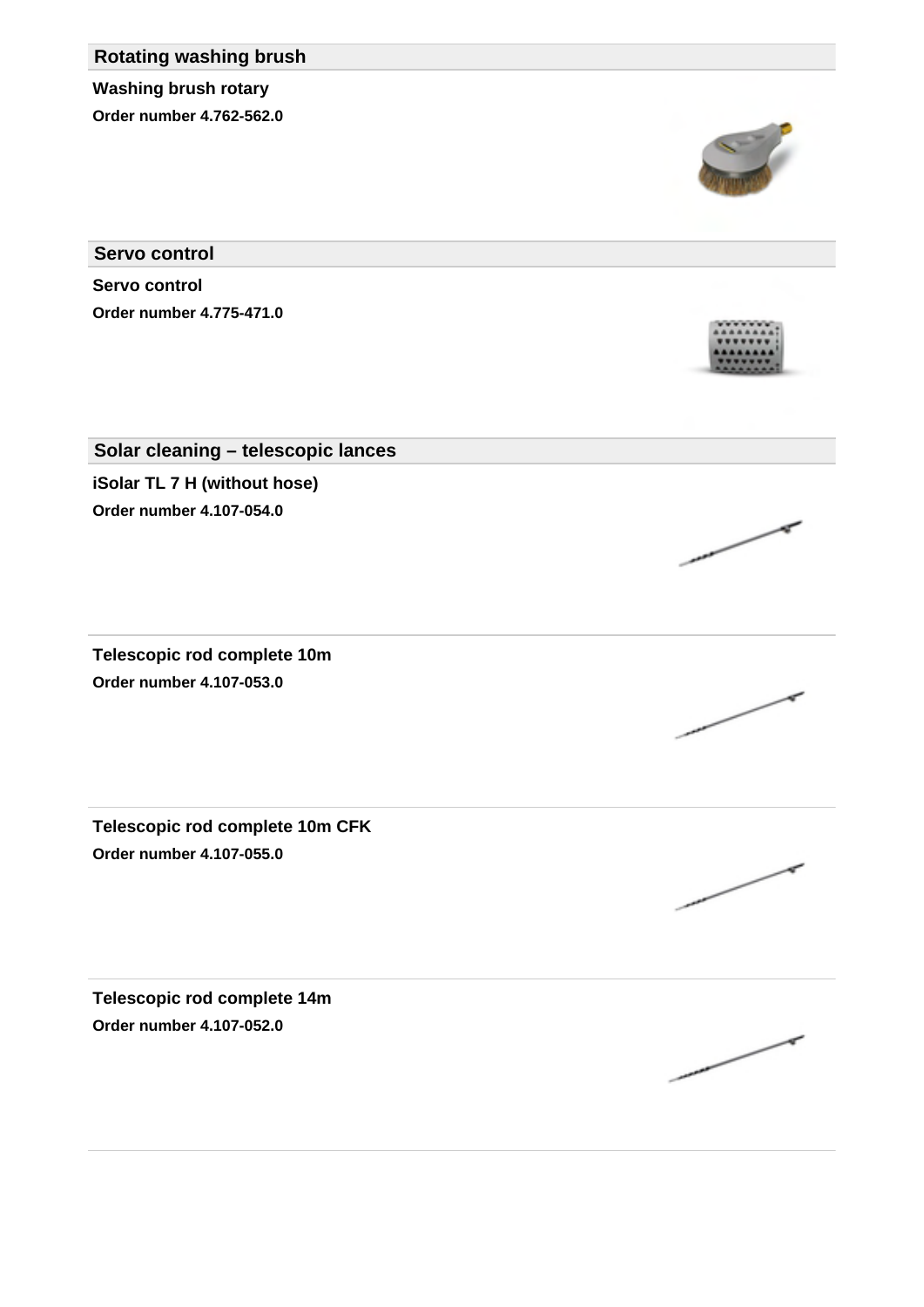# **Solar cleaning – telescopic lances**

**Hose solar Order number 6.392-978.0**

**Hose solar Order number 6.392-977.0**

**Hose solar Order number 6.392-976.0**

**Spacer (including nozzle union)**

**Spacer (incl.nozzle union) Order number 5.394-294.0**

**Special hoses**

**High-pressure hose 1.5 m, DN 8, including connectors, outlet bend Order number 6.388-886.0**

**Spray lance**

**Lance 250 mm, non-rotatable Order number 4.760-667.0**







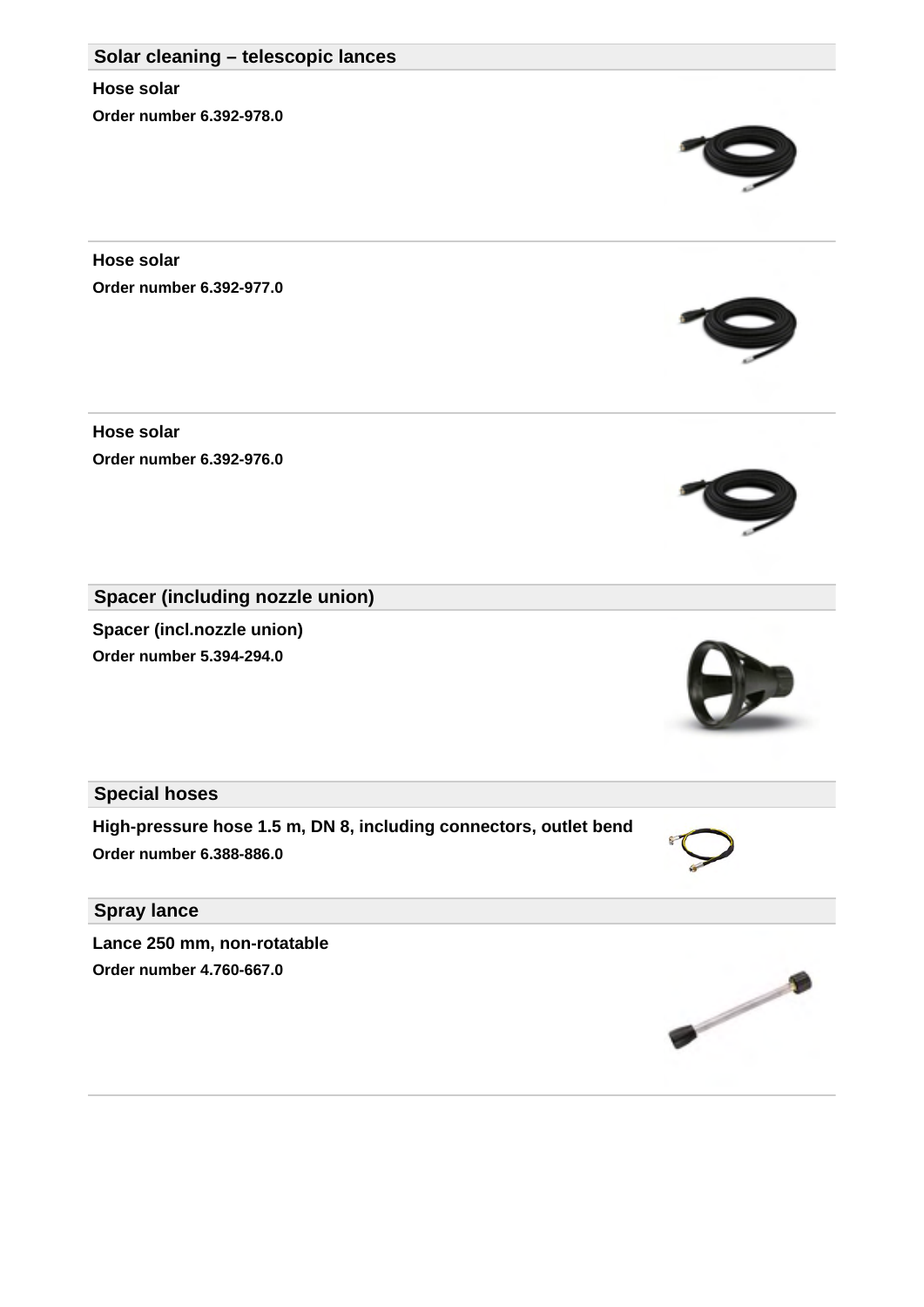#### **Spray lances**

**Anti-vibration lance Order number 6.415-951.0**

## **Standard**

**High-pressure hose, 15 m DN 8, AVS trigger gun connector Order number 6.390-185.0**

**High-pressure hose, 20 m DN 8, AVS trigger gun connector Order number 6.390-171.0**

**Standard with unions on both sides**

**High-pressure hose, 15 m DN 8, 315 bar, including rotary coupling Order number 6.390-010.0**

**High-pressure hose packaged Order number 6.391-342.0**

**High-pressure hose, 30 m DN 8, including rotary coupling Order number 6.390-293.0**

#### **Suction filter**

**Suction filter with check valve Order number 4.730-012.0**

**Water filter Order number 6.414-956.0**

**Telescopic spray lance**

**Telescopic jet pipe Order number 6.394-690.0**











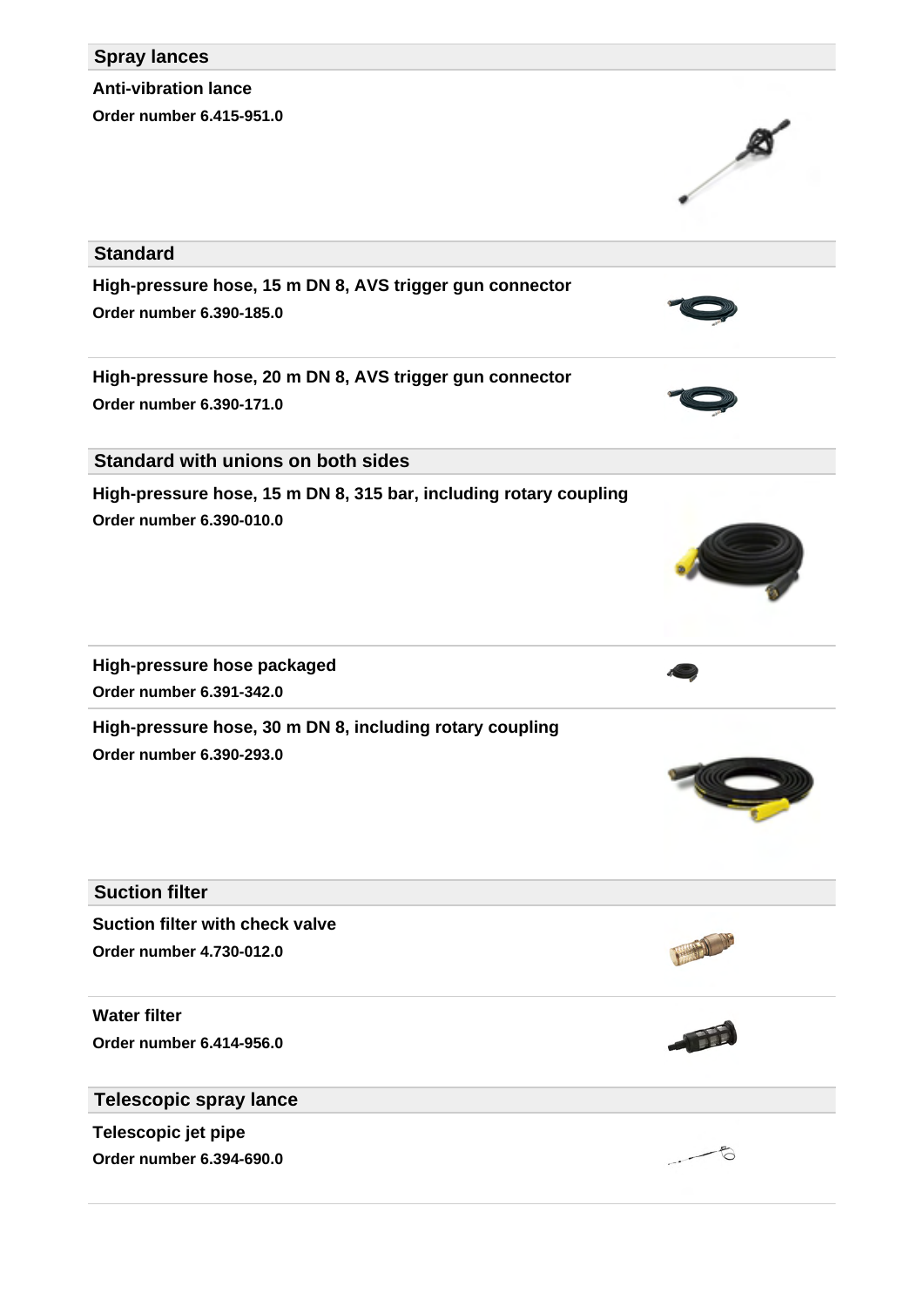#### **Telescopic spray lance**

**Strap for telescopic spray pipe Order number 6.373-987.0**

**Trigger guns**

**High end high-pressure trigger gun Order number 4.775-823.0**

**Triple nozzle, touchless changeover Triple nozzle, touchless changeover**

**Order number 4.767-066.0**

### **Triple nozzles**

**Triple nozzle 053 Order number 4.767-155.0**



**Variable pressure lance**

**Order number 4.760-230.0**